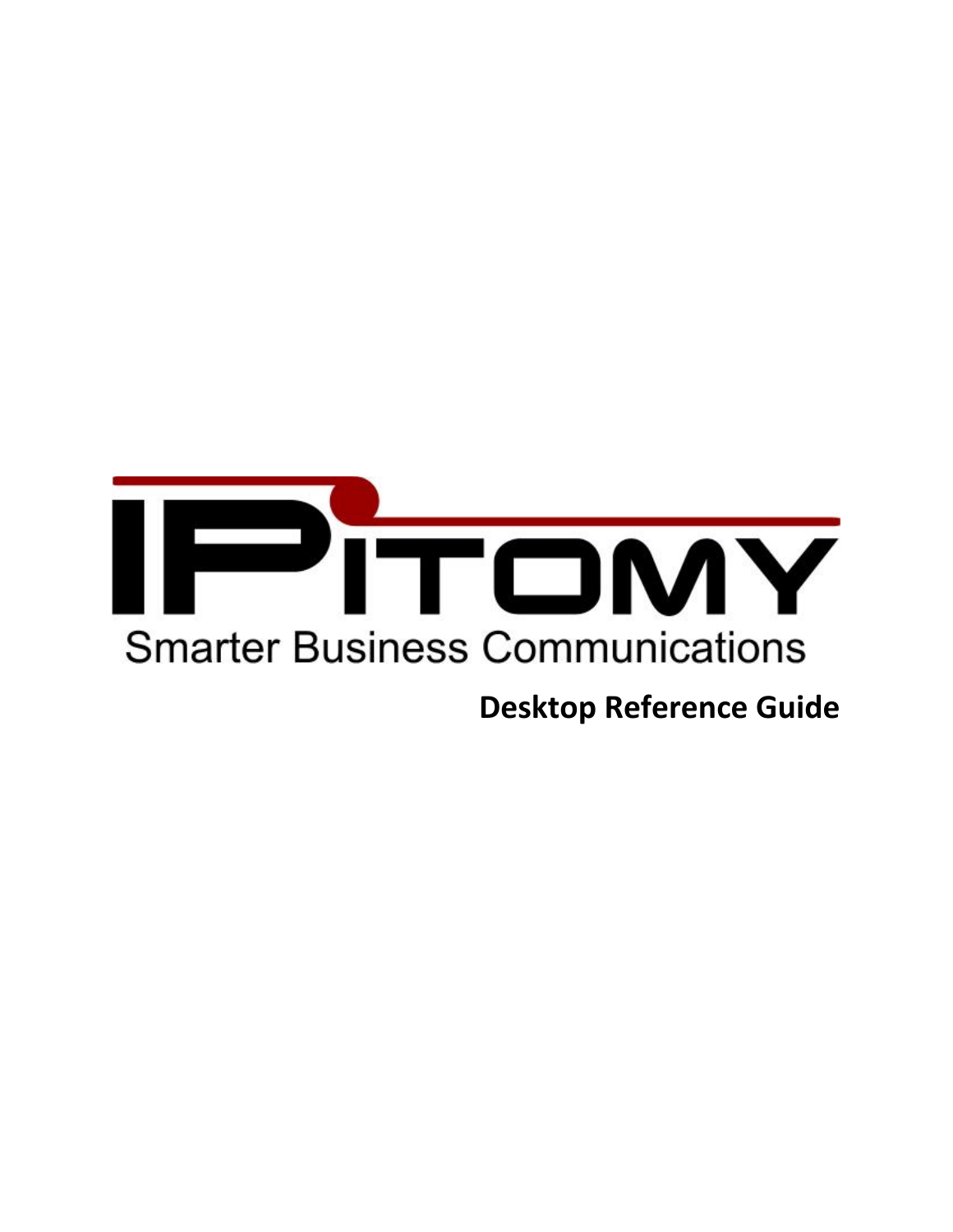

# **IP550 Telephone**

# **Using Your Telephone**

Your new telephone is a state of the art IP Telephone instrument. It is manufactured by IPitomy for use with the IPitomy IP PBX System. The phone is designed to be easy to use. The speakerphone is among the best in the industry.

## **Basic Operation:**

## **To make a phone call:**

Dial the number first then pick up the handset, press a Line Key, press Dial, or press the green speaker button. You can also pick up the handset then dial the number followed by the Dial key. Dialing first then picking up the handset allows you to use the backspace key if needed.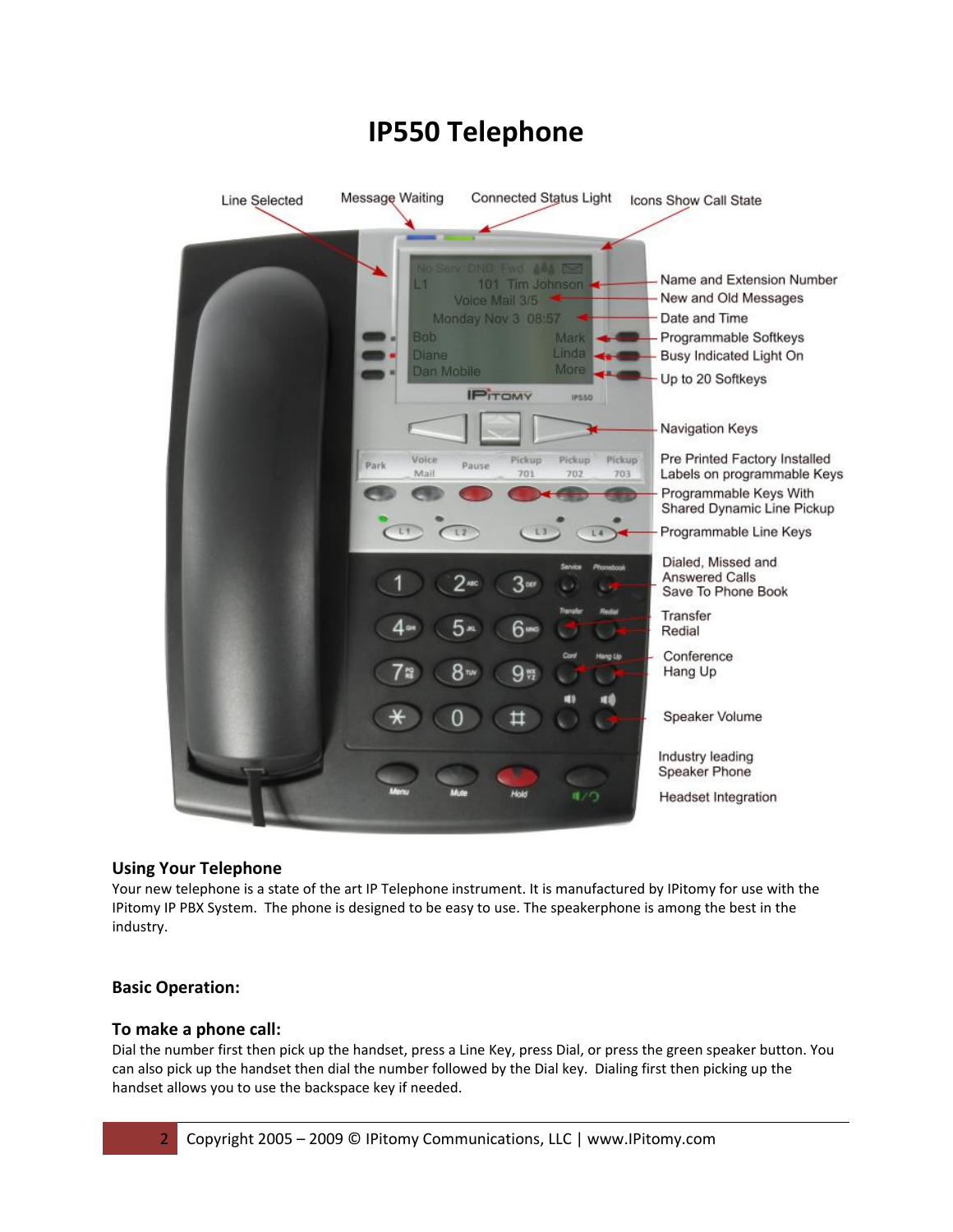## **To make a hands free call:**

The IPitomy phone is a high quality speaker phone. To make a hands free call, simply dial the number and press the speaker button. Alternately, you can press the speaker button and dial the number followed by the "dial" key. To hang up, press the Hang Up button.

# **Intercom Paging**

For intercom paging press  $**$  and then enter the extension or group number of the party or group you want to page. This feature will call an extension or group of extensions, allowing you to speak immediately over the speaker in the telephone without ringing the phone itself. Your system administrator can provide you with a list of users and groups.

# **Placing a call on Hold**

To place a call on hold, press the red hold button. To retrieve the call on hold, press the blinking line key that the call is on. It is not necessary to place a call on hold when answering another ringing line. All you have to do is press the blinking line key for the new call, and the original call will automatically be placed on hold.

# **Parking a call**

To park a call, simply press the key labeled Park while connected to a call. The system will announce to you which park orbit the call was sent to, and then hang up. When a call is placed on Park, it can be picked up by anyone else in the system. The Park Pickup button will light up red for the appropriate park pickup position. If a caller is parked and there are no park buttons available, then just remember the park pickup position that the phone system announces. The call can be picked up by simply dialing the park pickup code i.e. 704, 705 etc.

# **Transferring a call**

There are two types of transfers; blind transfer and attended transfer.

#### **Attended Transfer**

To transfer, press the Transfer key while connected to a call, followed by the extension number and then the dial key. This is an attended transfer as opposed to a "blind" transfer so you will be connected to the dialed extension first before the transfer will be completed. Once the called party answers, and they want to receive the call, press transfer, or simply hang up. If the called party does not wish to accept the call, press the blinking line key to get the original call back.

#### **Blind Transfer**

For a blind transfer press the Transfer key followed by the extension number and press the Transfer key again while connected to a call. This will send the call to the extension dialed. Then hang up. Note: When you blind transfer a call to another extension, the caller will have the option to accept or ignore the call. If they choose to ignore the call, the caller will be sent to their voice mail.

## **Transfer to Voice Mail**

If a call comes in and wants to speak to someone who is not at their phone or does not want to accept calls, the call can be transferred directly to voicemail. While on the call, press the Transfer key, then \* followed by the extension number of the party you want to send the call to, followed by the Transfer key. The call will bypass ringing the parties extension and go directly to the voicemail box for that extension.

## **Three Party Conference Call**

Call the first party and wait until they answer, then press the Conf key. When the Conf key is pressed, the original party will be placed on hold. You will receive dial tone on the next available line. Now dial the number of the party you wish to conference in with the first call then press dial. Once the party answers, press the Conference key again to join all of the parties together.

## **Meet Me Conferencing**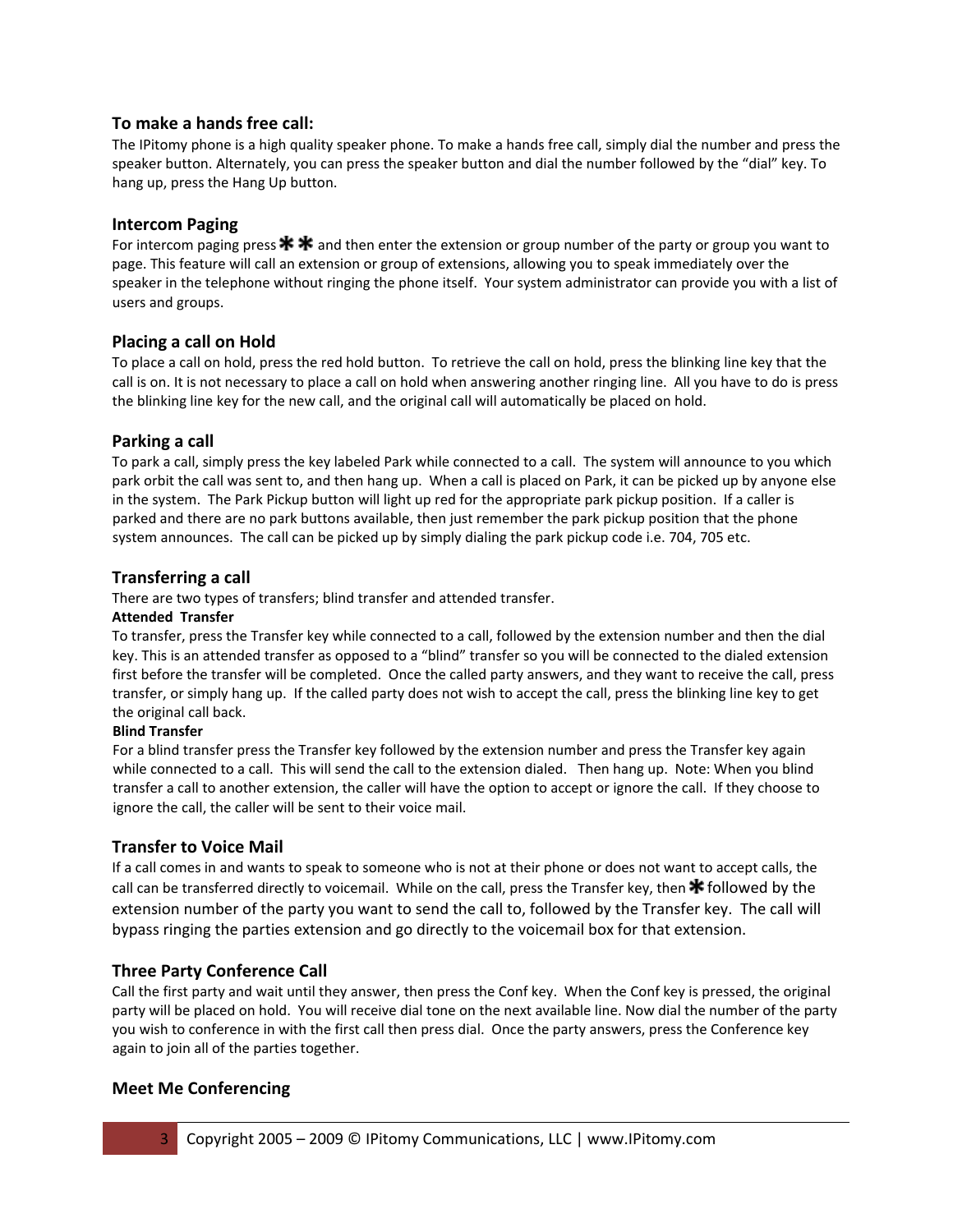For larger conference calls, use meet-me-conferencing. Callers can be transferred into the conference room by anyone or they can call into the conference room directly. You have two conference rooms set up. The conference rooms can be accessed by dialing 901 or 902. The default guest password to enter the conference is 232. The automated attendant can be configured to send callers directly to the meet me conference room. See your administrator for instructions on how to access the meet me conference rooms.

# **Voice Mail**

To check your voicemail or to access the features in the voice mail system, press the Voice Mail key. If dialing from your own extension, you will be asked for your password. Enter the password provided by your system administrator. Detailed instructions on using the voicemail are below. To check your voice mail messages from someone else's telephone, dial 924; you will be prompted to enter your extension number and your password. Check with your system administrator for instructions on accessing voicemail from outside and on nights and weekends.

# **Pause Key**

The pause key is for enabling do not disturb on your phone. When pressed, the pause key will light up red. All of your calls will be diverted to voicemail if your pause key is enabled. Other users will see your extension as not available while the pause key is enabled.

# **Soft Keys**

There are 20 soft keys available for features, speed dials and busy indicators. Check with your system administrator on adding soft keys to your telephone. The soft keys change when the telephone is in different states. Idle, incoming ringing, outgoing ringing, and call connected will all result in different soft key options.

## **Directory**

IPitomy has a dial by name directory. Dial 926 to access the directory. The system will prompt you to enter the first three letters of the name of the person you wish to call. Make sure you record your name in your voice mail box. This recording will be played to any callers who search for your name in the directory.

# **Time and Date**

The time and date on your phone are synchronized with a time server. The time displayed is based on the time on Internet time servers (or a local time server). The time will be kept automatically and will always be accurate.

## **Services**

The services key accesses the dialed calls, missed calls and answered calls lists. The IP550 phone keeps track of all the calls coming in to the phone. By pressing the Services button, three options are displayed on the LCD screen.

- 1. Dialed Calls
- 2. Missed Calls
- 3. Answered Calls

By pressing the corresponding number or using the scroll keys, you can choose which numbers you would like to view. Once you select a call type and number, you have the option of saving it to the phone book by selecting Save to PB or dialing the number by pressing the Dial key.

## **Phone Book**

Each IP550 phone can store up to 200 phone numbers in its phone book. The numbers can be saved to the phone book from the services menu or entered into the phone book manually. The caller ID name and number is saved if it is available. The record can be edited to include information not included in the caller ID information.

# **Feature Codes**

Feature codes are used to access features using the dial pad on the telephone. Most of these features are already programmed into your telephone. They can still be accessed by dialing the code and can be accessed by users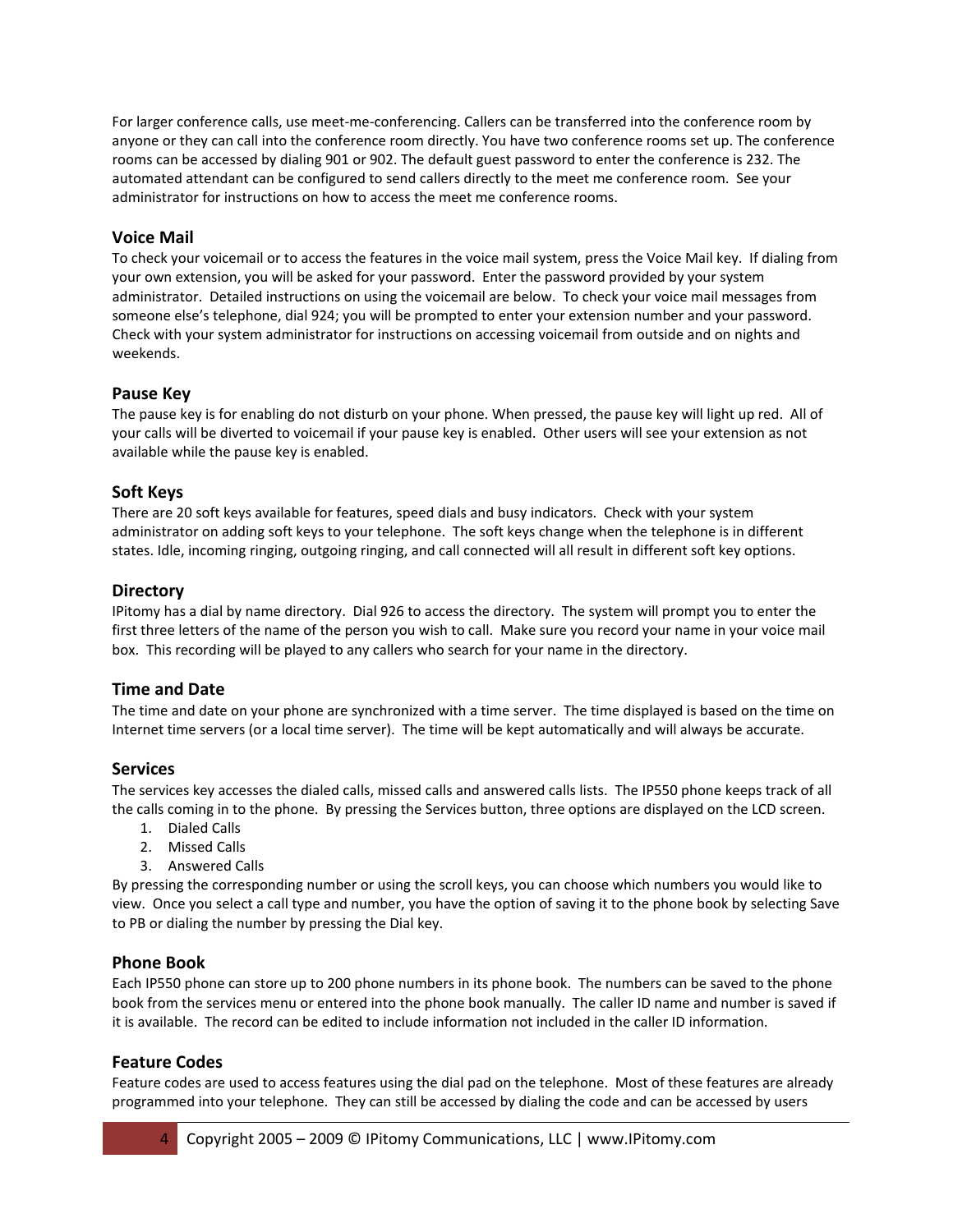using phones that do not have the features programmed such as analog extension or brands of telephones other than IPitomy.

| <b>Features</b>                  | Code                                        | <b>Result</b>                                                                                                                   |
|----------------------------------|---------------------------------------------|---------------------------------------------------------------------------------------------------------------------------------|
| <b>Personal Voicemail</b>        | 923                                         | Dial this to access your personal voicemail box from your<br>extension.                                                         |
| <b>Voicemail Main</b>            | 924                                         | Dial this to reach the voice mail system from any extension or the<br>automated attendant.                                      |
| <b>Transfer to Voicemail</b>     | Transfer + $\mathbf{\ddot{*}}$ +<br>(ext.#) | Use this to transfer a caller directly to someone's mailbox when<br>you don't want to ring their extension                      |
| <b>Directory</b>                 | 926                                         | IPitomy's directory and dial by name service                                                                                    |
| <b>Blind Transfer</b>            | ##                                          | Use this to transfer a caller when you don't need to speak to the<br>party you are transferring to before sending them the call |
| <b>Attended Transfer</b>         | #*                                          | Use this when you want to ask the party if they would like to<br>speak to the caller first before transferring                  |
| <b>One Touch Record</b>          | ∗∗                                          | This will record the conversation (Requires Permission)                                                                         |
| <b>Pickup Extension</b>          | 99                                          | Dial this to pick up a ringing extension from your phone                                                                        |
| <b>Directed Pickup Extension</b> | $99 + ext$                                  | Dial this to pick up a specific extension.                                                                                      |
| <b>Ring Group Page</b>           | $**$ (ext.#)                                | Dial this to page someone over their speaker phone                                                                              |
| <b>Pause Phone Queues</b>        | 0*                                          | Pause phone in all Queues (ACD Feature)                                                                                         |
| <b>Agent Callback Login</b>      | 2₩                                          | Agent login in for agent callback mode (ACD Feature)                                                                            |
| <b>Agent Login:</b>              | 3₩                                          | Agent Login using telephone                                                                                                     |
| <b>Pause Agent Queues</b>        | $0$ * + Agent #                             | Pause agent in all queues (ACD Feature)                                                                                         |
| <b>Unpause Phone Queues</b>      | 1≭                                          | Return phone to Queue (ACD Feature)                                                                                             |
| <b>Unpause Agent Queues</b>      | 1* + Agent #                                | Return Agent to Queue (ACD Feature)                                                                                             |

## **Mailbox Overview**

The IPitomy IP PBX includes a highly flexible, powerful voice mail system. Among the features that are included in the voice mail systems are:

- Three different types of greetings
- Voice Mail sent to email including a .wav file containing the complete message.
- An organization system called "Folders" to organize saved messages
- Password protected mailbox access
- Audible recording menu to record and re–record mailbox greetings

## **Greetings**

A mailbox greeting is a message for you to inform the caller that you are away from your desk or busy on another call. There are three types of Greetings: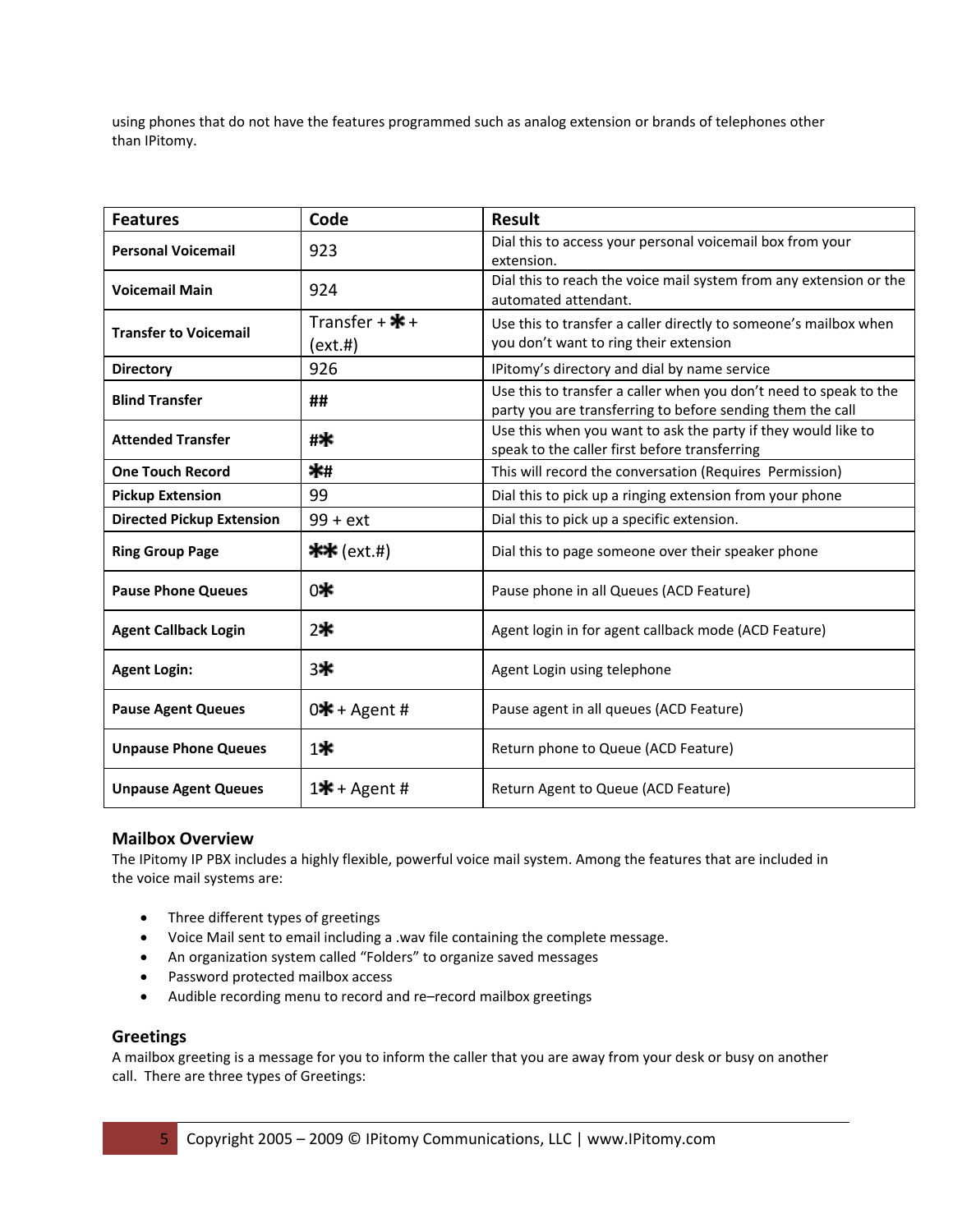- **Not Available Greeting – Played when your phone is un‐answered – "**Hello, this is Mark; I am not able to answer your call right now. Please leave a detailed message and a number where I can reach you, and I'll call you back as soon as I am able. "
- **Busy Greeting – Played when your extension is busy –"** Hello, this is Mark, I am currently on the phone and not able to take your call right now; please leave a detailed message and I will call you back as soon as I can."
- **Temporary Greeting ‐ Played while it is recorded and present ‐** The temporary greeting is played as an override for your other greetings. When the situation warrants a greeting to inform your callers of something different than your regular greetings; record a temporary greeting and it will replace the others while it is active. Be sure to go back and delete your temporary greeting to return to the normal greeting. "Hello this is Mark; I am on vacation with limited access to messages. Please call extension 1500 and speak to Mary with any matters that need immediate attention. I will return on Monday, February 24."

**Default Greetings ‐** If you do not record any greetings, IPitomy will play a set of default greetings depending on the status of your extension. Be sure to record your name so your greeting will be a little more professional sounding. If you do not record your name, the default greeting will say "the person at extension (your extension number) is not available". If you record your name the greeting will say "Mark Smith" is not available…"

#### **Folders**

The IPitomy IP PBX allows you to save and organize your messages into folders. There are ten folders. The first 5 folders have convenient names for organizing messages:

- New
- Old
- Work
- Family
- Friends
- Folder 1
- Folder 2
- Folder 3
- Folder 4
- Folder 5

When a message is left for you, IPitomy will place the message into the "New" folder. Once you listen to the message, but do not delete the message or save the message to a different folder, IPitomy will automatically move the message to the "Old" folder.

When you first log into your mailbox, IPitomy will make the "New" folder the current folder if you have any new messages. If you do not have any new messages IPitomy will make the "Old" folder the current folder.

#### **The Directory**

IPitomy automatically creates a directory of all of the extensions that can be accessed from a menu. If your system has a menu for the automated attendant, your system administrator can elect to have the company directory available to all callers.

The directory works by asking the caller to enter a digit from the automated attendant menu. Once that selection has been made, then the caller hears the directory prompt. The directory prompt asks the caller to enter the first three letters of the first or last name of the party they would like to speak to. IPitomy will then play the mailbox name prompt if one is recorded or spell out the last name of the person or persons who match the search criteria. The caller will be able to be automatically transferred to the person they have selected.

#### **Leaving a Message in a Mailbox**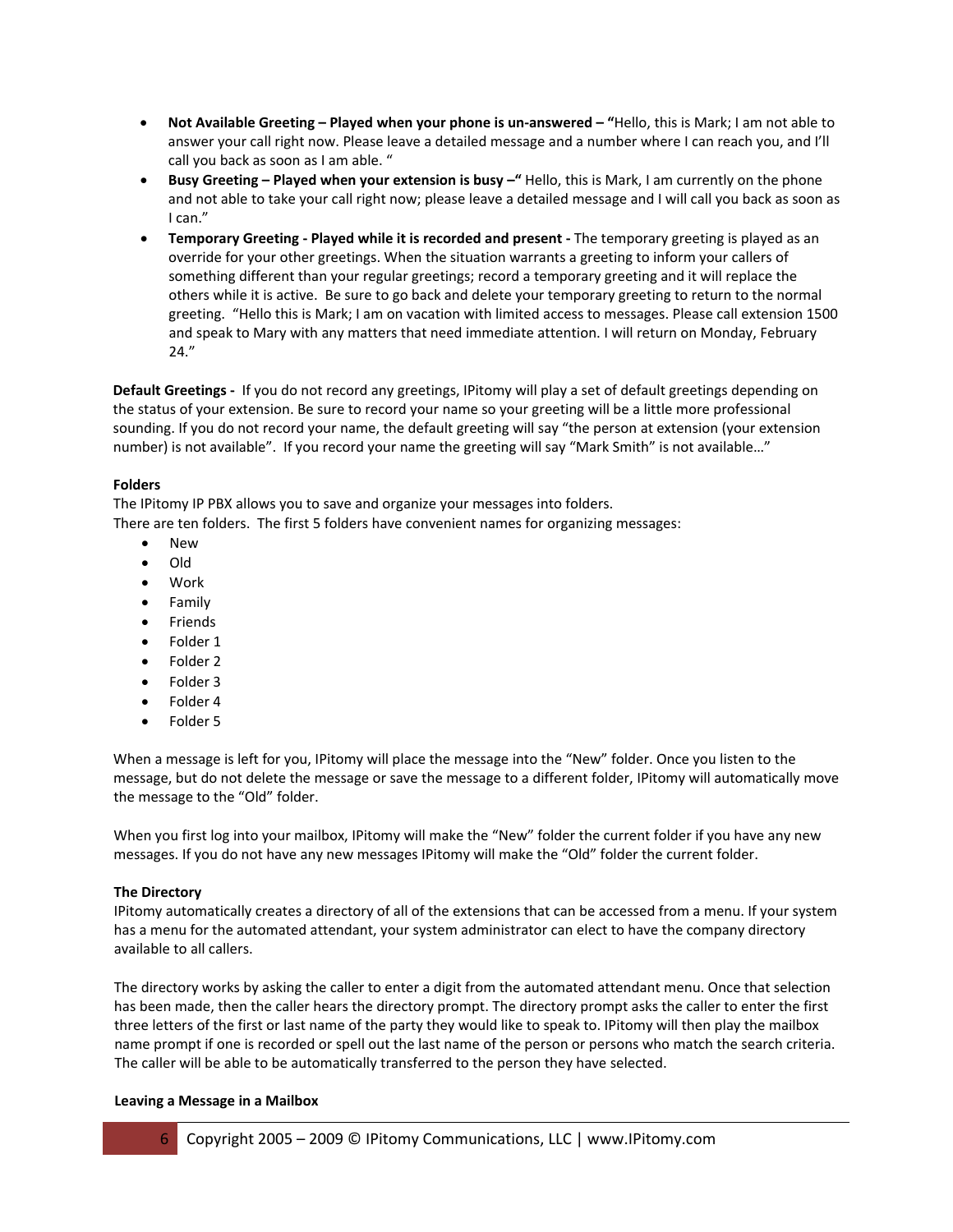The caller may first hear a greeting and/or some instructions before being allowed to record a message. The process of leaving a message works like this:

- Play the appropriate greeting.
- Play some short instructions.
- Play a beep.
- Record the message, and optionally allow the caller to review the message.

While listening to the greeting or the instructions, the caller can press any of the following buttons:

- **#** Skip the rest of the greeting and instructions and immediately begin recording the message.
- **\*** Transfer out of the message recording application.
- **0** Transfer to an operator

After the greeting and the instructions have played the caller will hear a beep and then the system will start recording a message. To end the recording, the caller can hang up the phone or press the "#" button. If the caller hangs up the phone to end the recording, the IPitomy system will put the message in your "New" folder. If the caller pressed the "#" button to end the recording, the caller will be presented with the following options:

- **1** Save the message
- **2** Review the message
- **3** Re‐record the message

If the caller presses "1" the message will be placed in your "New" folder. If the user presses "0" the message will be cancelled and the user will be transferred to the operator.

#### **Logging In to Voice Mail**

#### **From your local extension**

Press the Voice Mail key on your telephone. This will bring you to a voice menu that will ask you to enter your password. Enter your password and follow the prompts to listen to messages.

#### **From outside using the automated attendant**

When dialing in from outside the office, call into the automated attendant. Usually this is the main number or another number that has been designated for outside voice mail access. Dial the designated digit to access the voicemail gateway from the menu. You will be prompted to enter your mailbox number, then your password. Follow the prompts to listen to messages.

#### **From a phone other than your extension**

From a phone inside the office, dial 924. You will be prompted to enter your mailbox number, then your password. Follow the prompts to listen to messages.

#### **The First Time You Log In**

The first time that you log into your mailbox, you should always change some settings. In particular, you should:

- Record your name.
- Record your busy greeting.
- Record your unavailable greeting.
- Change your password.

#### **Voice Mail Menus**

This section contains a detailed description of the menus used to access your mail box.

#### **Main Menu**

The main menu will be the first menu that you are presented with once you have logged in.

**1** Listen to messages in the currently selected folder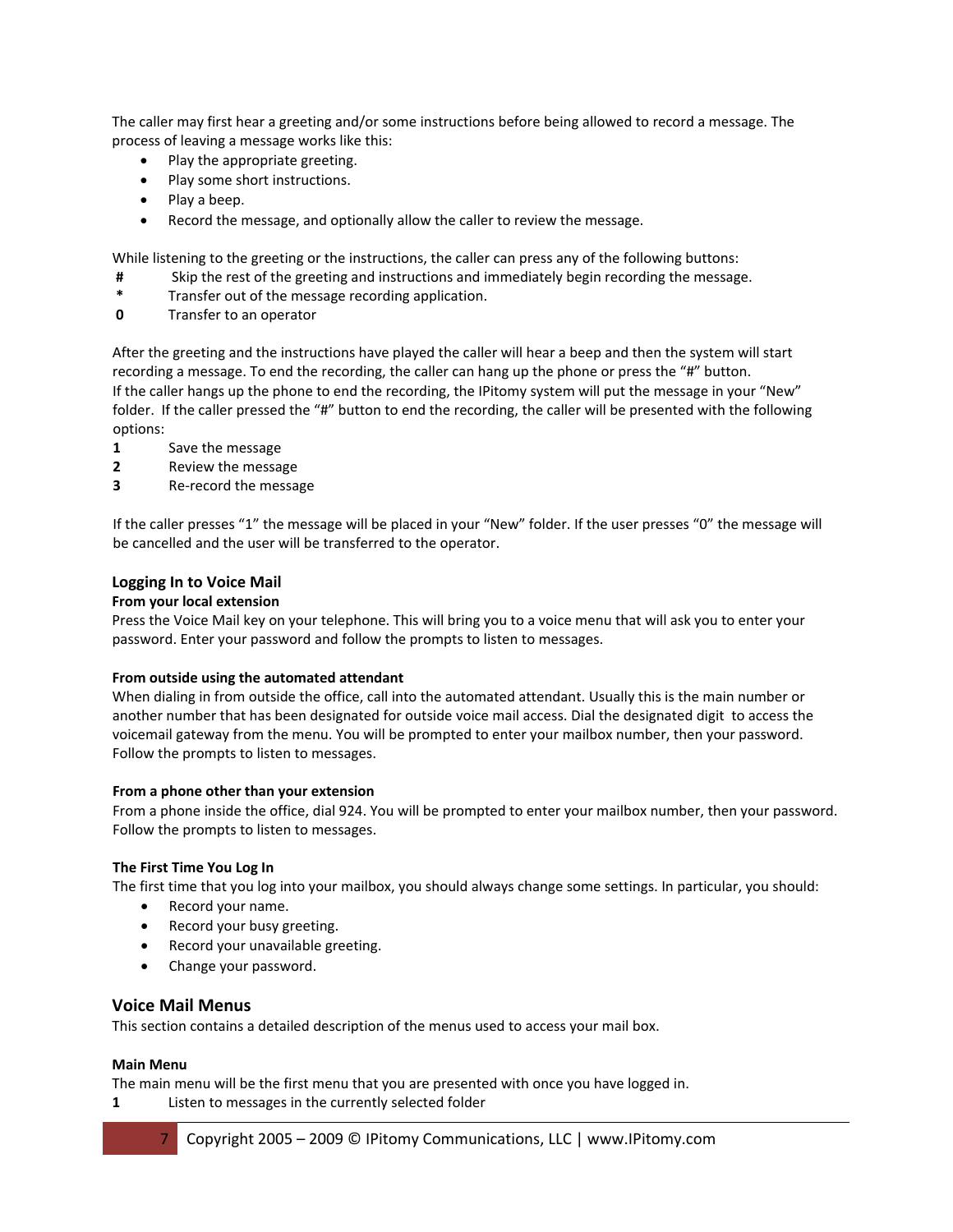- **2** Change folders. See Section **Changing Folders** for more information
- **3** Advanced options
- **0** Mailbox options
- **\*** Repeat the menu options
- **#** Exit from the voice mail system

#### **Advanced Options in Main Menu**

The following buttons may be pressed in the "Advanced Options" menu that was accessed from the Main

#### **4 Place an outgoing call**

- **5** Leave a message for another user on the system.
- **\*** Return to the main menu.

#### **Mailbox Options**

- **1** Record your unavailable message.
- **2** Record your busy message.
- **3** Record your name.
- **4** Record your temporary greeting.
- **0** Change your password.

If there is not a temporary greeting recorded, you will immediately be prompted to record a temporary greeting. If you do have a temporary greeting recorded you will be presented with the following menu:

- **1** Record a temporary greeting. This will allow you to record a new temporary greeting.
- **2** Erase temporary greeting.
- **\*** Return to the main menu.

Once your temporary greeting has been erased, callers will be presented with either your busy or unavailable messages, depending on your status.

## **Listening to Messages**

#### **The Message Envelope**

The voice mail system will play back the message "envelope". The message "envelope" provides information about the message:

- Message Number
- Date and time that the message was received
- Caller ID information
- Duration of the message

Pressing "1" any time during the playback of the message envelope will skip the Envelope information and skip directly to message listen mode. The voice mail system will then play back the message.

## **During Message Playback**

During the playback of the message, any of the following buttons may be pressed:

- **\*** Rewind the message by 3 seconds
- **#** Fast forward the message by 3 seconds
- **0** Pauses the message playback. Press any other button to resume.

## **After Message Playback**

After the message has been played back, the system will play a prompt and wait for you to press a button:

- **1** Go to the first message in the current folder
- **2** Change folders
- **3** Advanced options
- **4** Go to the previous message in the folder